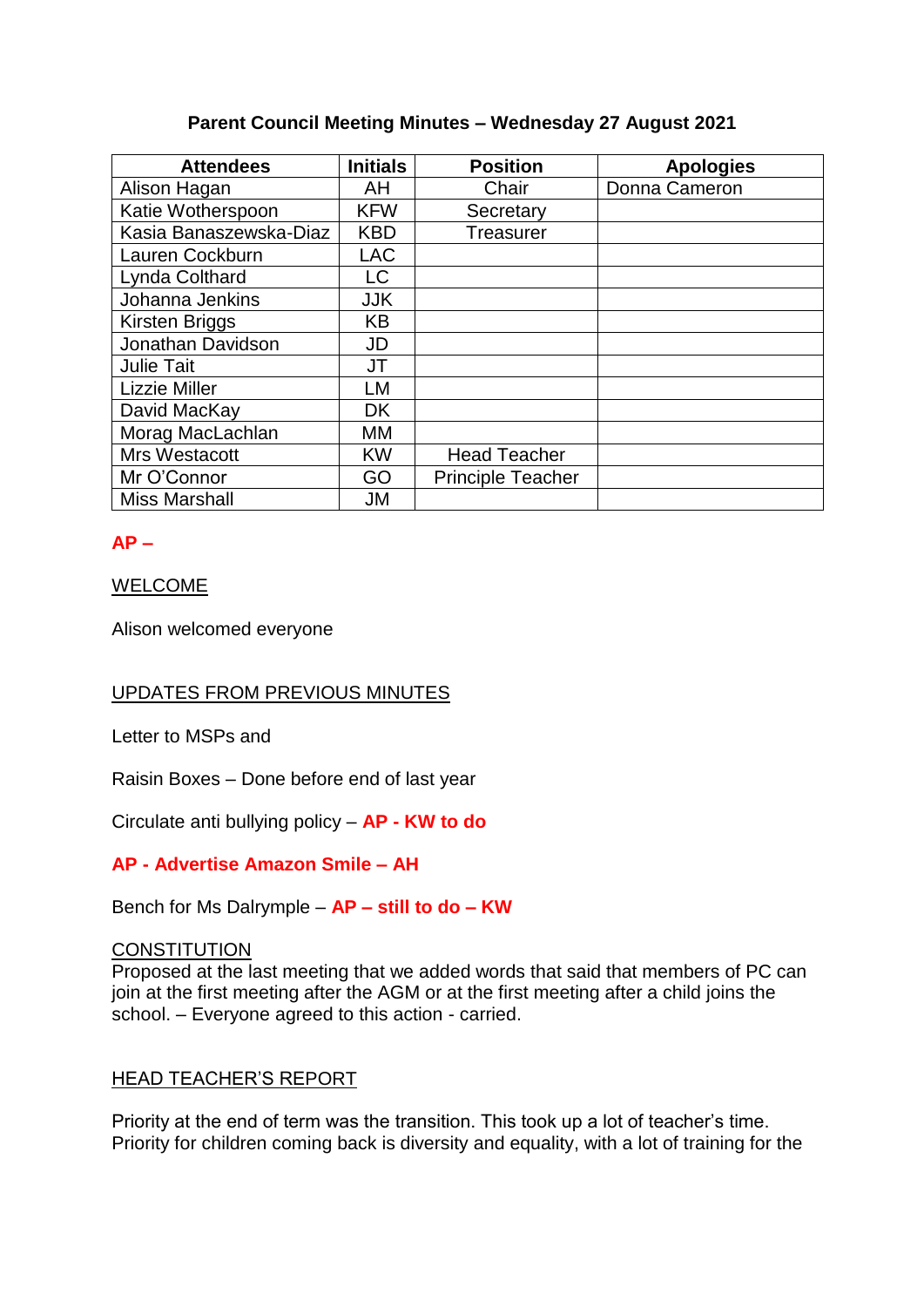teachers. Trolls World Tour was a more entertaining, child friendly context to teach this.

A big focus is on the Corona virus with Head teacher's meetings still happening every week. They have been told that for the next 6 weeks all rules will stay as they were before the holidays. However, with the relaxation of the 'bubble' rules, teachers are able to go into other classes and some classes can play together (they have prioritised split classes for this, P2/3 and P3/4 and P5/6 and P6/7) The Local Authority will direct school with what to do at the end of that 6 week period. All the cleaning is still going on but the school has been allowed to bring more soft furnishings back into the school.

Because of people gathering on the pavement outside school we really need to encourage people to not come to school too early. We can't open up the playground to let people wait inside the school grounds.

It would be good to get the equalities rep to link up with the pupils meetings at school (remotely) to give wider parent body feedback.

Mrs Barbour says thank you for the 'wonderful gifts'. Mrs Paxton is doing some supply in school. PSA Post advert has closed and there has been quite a bit of interest. Interviews next week

KW has Been in touch with Fr Deeley to make a plan for the year

## QUESTIONS FROM THE PARENT BODY

After-school Club – Still no lets allowed by council. It will open as soon as it can.

*Why doesn't breakfast club open at 7.30?* - Building Manager needs to do essential checks and the staff need to set up so that 15 minutes is for all this. If you let your child walk to the door themselves you need to make sure you can see them until they are in the school.

**Peripatetic teachers** - Strings should be up and running soon. Will be getting a new brass teacher.

*Swimming* – this will be happening soon, info will be coming out soon. P4 are down to have a block first and then the P5s. **KFW** – will that mean that P3s will miss a year of swimming? **AP –** KW will clarify because she thinks it starts at P4 city wide. **JJK** – current P6s had P3 and P4 swimming sessions but missed last two weeks of P4 sessions and didn't have any in P5. They have not had any certificates either. **AP –** KW to find out about swimming certificates for current P6s who have not received any from their lessons in P3 and P4. Are they supposed to receive certificates?

*Marty the robot* – Hoping that P5/6 and 6/7 will be using those in October term when learning about technology.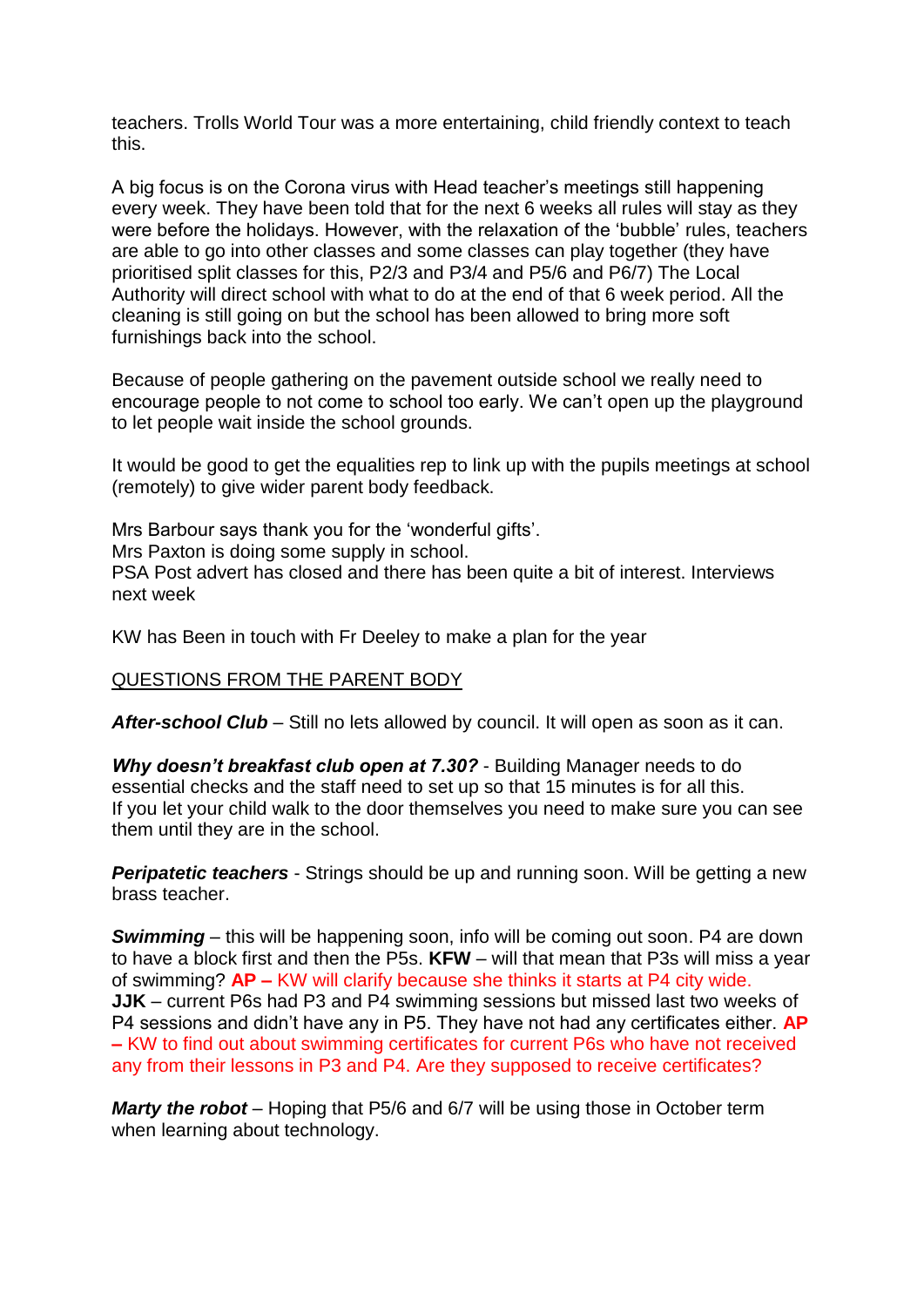*School Dinners* – **AP -** KW to find out why there is no longer a baked potato or packed lunch option every day.

**JJK** – P6/7 class very hot all day, could they not have use of the dining hall? **AP –** KW to take that to the health and safety board

*Active Schools* – They don't want children having to pay for clubs so they are saying PCs need to fund or run classes. KW has invited the Active Schools coordinator to come and speak to the Parent Council. **AP –** KW to clarify when this will be

### CHURCH REP UPDATE

We should be able to get the keys to the church rooms again soon No more social distancing No tickets required but you do need to give name and number Children's Liturgy should be returning soon **AP -** Get suggested dates to JJK for committee meeting with Fr Deeley **KFW** – let people know that we will be meeting with him twice a year and will let people know when these meetings are if there is anything people would like us raise.

**LM –** will the children go to mass on holy days of obligation? Not at the moment, it is not allowed by the council. **AP –** KW will take this issue to the Council

## TREASURER'S UPDATE

In the account as of 25 August 2021: £2,296.47 (Cheque banked today for £760 from match funding which isn't included in the above balance yet)

£1000 will come out for the Breakfast Club

## **AP –** KW – funding request for Breakfast Club

#### EQUALITIES REP

The role of equalities rep was advertised a number of weeks in advance of this meeting and no one put themselves forward for the role. The role and what it involved was then discussed and LM offered to be the Rep. There were no objections.

#### RAISIN BOXES

**JM** – where do we put them? AH will collect them at the end of the week.

#### CHRISTMAS CARDS

The packs have arrived at school. If we get orders in for October 20<sup>th</sup> (Oct 15<sup>th</sup> end of term) PC will get £2 a pack ordered rather than £1.70. This means that the drawings need to be ready by September 15<sup>th</sup>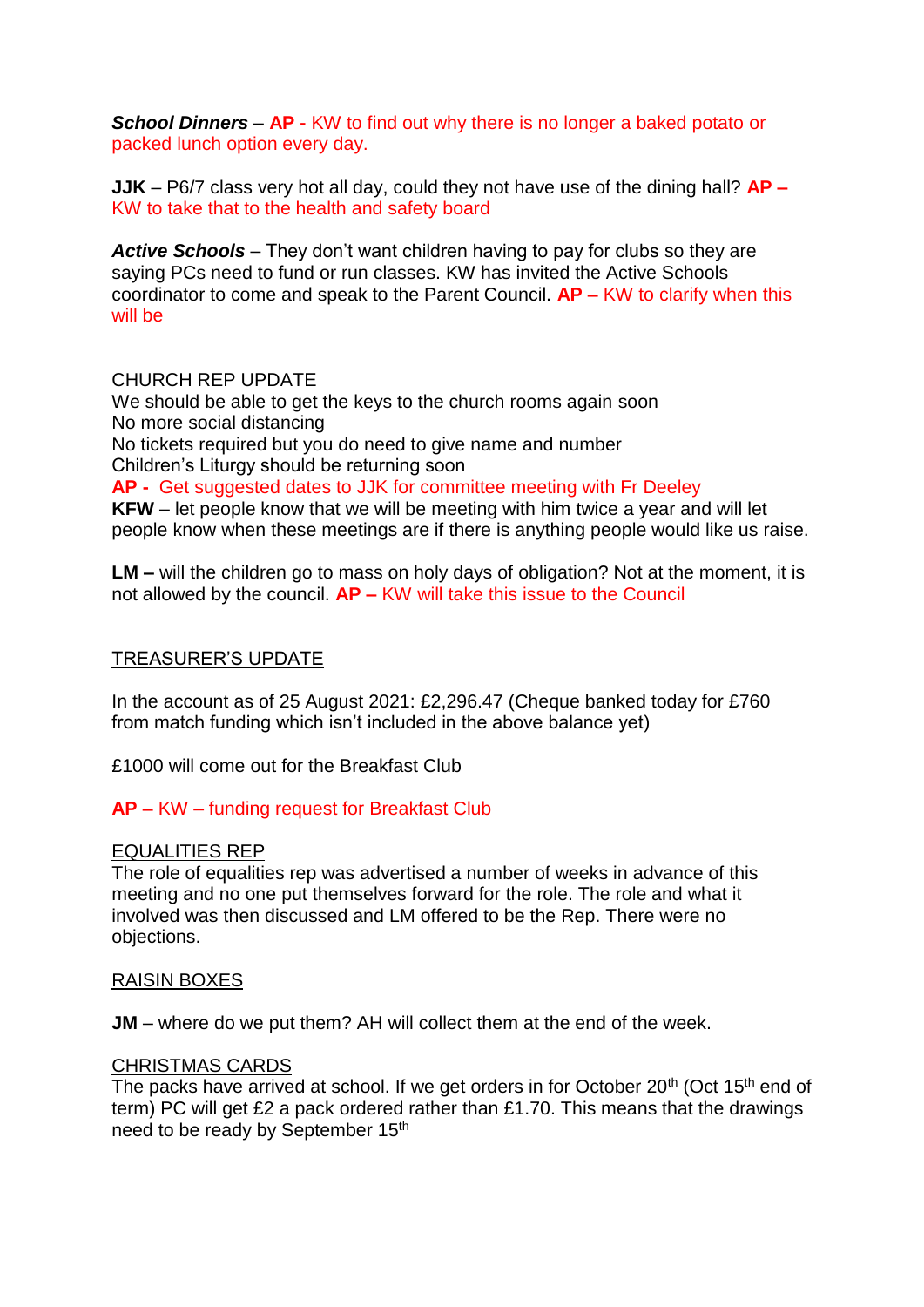# FUNDRAISING EVENTS

Early October – Race to Mount Olympus. This will be double match funded by a parent.

**AP –** KW will speak to the staff about it tomorrow and come back to Alison. **AP -** Check with health and safety committee if it is ok for Chris to join one mile a day walk.

November – Quiz and Silent Auction

**AP –** AH to share list of businesses already approached to update

## SINCLAIR ACADEMY

We will start a separate working group for this as it will take up time. Email Alison by the end of the month if you would like to join this.

KB, JD, JJK & LM all said they would join and there is one other non-PC member who is interested. **AP** – KFW to start this group.

### NEW NURSERY PARENTS

How do we sell the school to them. We need to think outside the box and within the prevailing rules at the time.

**LAC** – it was really helpful to talk to current parents.

Could the PC hold our own coffee mornings and could the school advertise this? Yes Could do a video of kids (those whose parents have agreed) doing a tour of the school and tweet this.

**JJK** – Will we have house captains this year and if so can they get involved with advertising the school. – KW – this will be reintroduced.

**KFW** – We need to think about how we get these ideas out to prospective parents. Ideas:

- Pram Pushes and childcare FB pages
- Nurseries

**AP –** Consider a PC Twitter account.

#### SCHOOL WEBSITE

**AP -** Can the PC page on the updated website please be updated.

#### CONFIRM MEMBERSHIP

To new parents – do you wish to become members? Yes: LM LAC MM

AOB

*School Bus* – There has been some confusion when children aren't on the bus for some reason and the supervisor is unaware. This was discussed and the process is: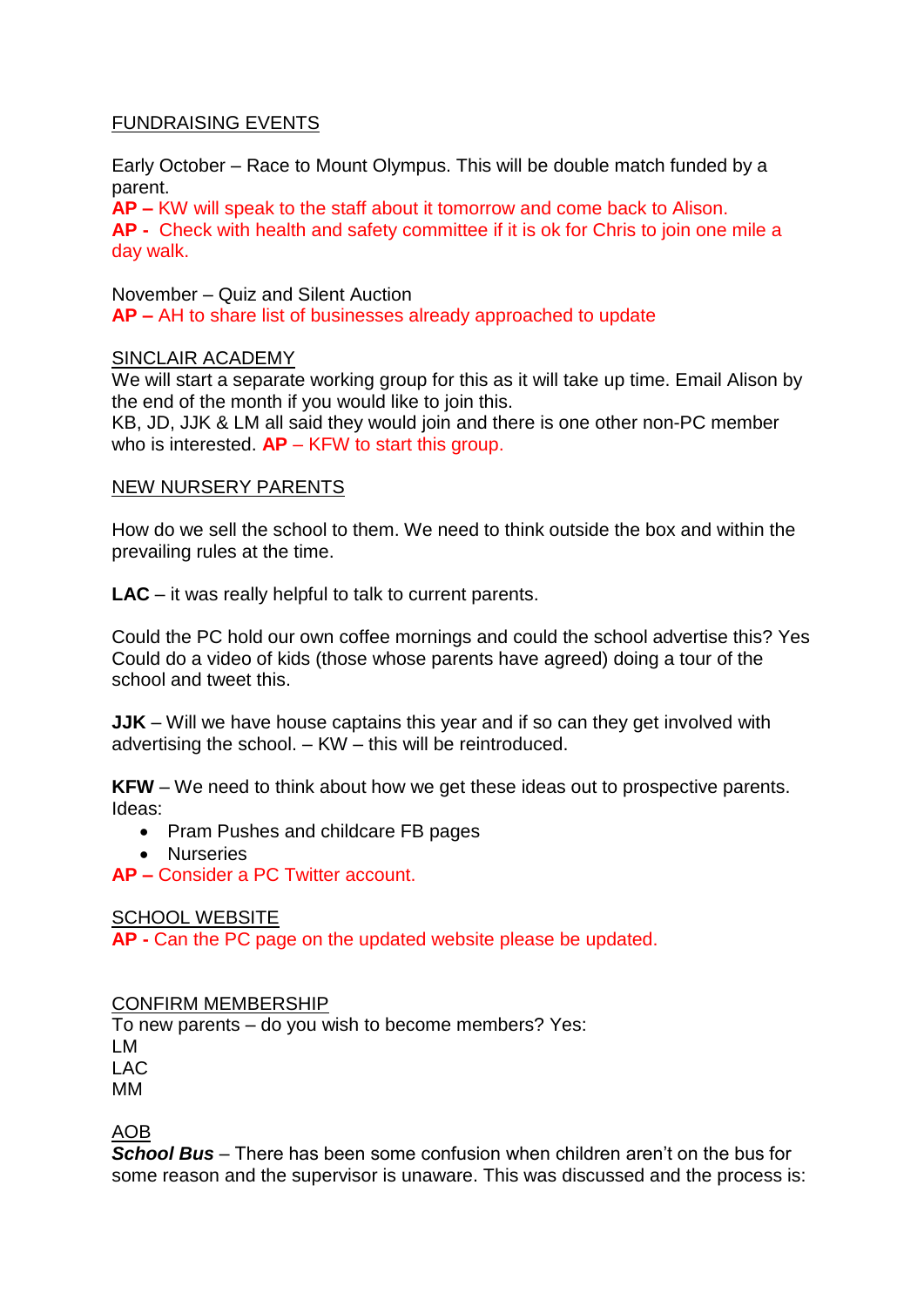- If there is a change to your child's usual afternoon bus routine, on any given day, the official route to inform the school is that you **must** call the school to let the office know. You need to talk to someone, not just leave a voice message or email.
- If you wish, you can also text Nell to let her know
- The school will ensure that the official register is updated for that day and provide Nell with a copy when the children get on the bus
- If there is a more permanent change to your child's afternoon bus routine, please let the office know in writing via email to [admin@st-margarets](mailto:admin@st-margarets-pri.edin.sch.uk)[pri.edin.sch.uk](mailto:admin@st-margarets-pri.edin.sch.uk)
- If there is a change to your child's morning bus routine, you do not need to inform the school. You can inform Nell if you wish.

## *What day is the bank holiday?* – 20<sup>th</sup> Sep

## **AP –** KFW to add LM, LAC, MM and KF to the PC WhatsApp group

## **Next meeting – Wednesday 29 th September 7pm to 8.30pm**

### ACTION SUMMARY

| <b>ACTION</b>                                | <b>OWNER</b> | <b>Due Date</b> |
|----------------------------------------------|--------------|-----------------|
| Circulate anti-bulling policy to PC          | <b>KW</b>    |                 |
| <b>Advertise Amazon Smile</b>                | AH           | <b>DONE</b>     |
| Look into a bench for Ms Dalrymple           | <b>KW</b>    |                 |
| Clarify what year swimming lessons should    | <b>KW</b>    |                 |
| start and if P3 will miss a year of swimming |              |                 |
| or if it has always started at P4            |              |                 |
| Find out about swimming certificates for     | <b>KW</b>    |                 |
| current P6s who have not received any        |              |                 |
| from their lessons in P3 and P4              |              |                 |
| Find out why there is no longer a baked      | <b>KW</b>    |                 |
| potato or packed lunch option every day      |              |                 |
| for school dinners                           |              |                 |
| Ask the health and safety board if P6/7      | <b>KW</b>    |                 |
| could use the dining hall for lunch as they  |              |                 |
| are very hot all day in their classroom      |              |                 |
| Clarify when the Active Schools              | <b>KW</b>    |                 |
| coordinator will come and speak to the PC    |              |                 |
| about the changes to Active School Clubs     |              |                 |
| Submit a funding request for the Breakfast   | <b>KW</b>    |                 |
| Club                                         |              |                 |
| Check staff are happy with Race to Mount     | <b>KW</b>    |                 |
| Olympus fundraiser                           |              |                 |
| Check with Health and Safety board that      | <b>KW</b>    |                 |
| parent being sponsored for Mount             |              |                 |
| Olympus can join Mile a Day one day          |              |                 |